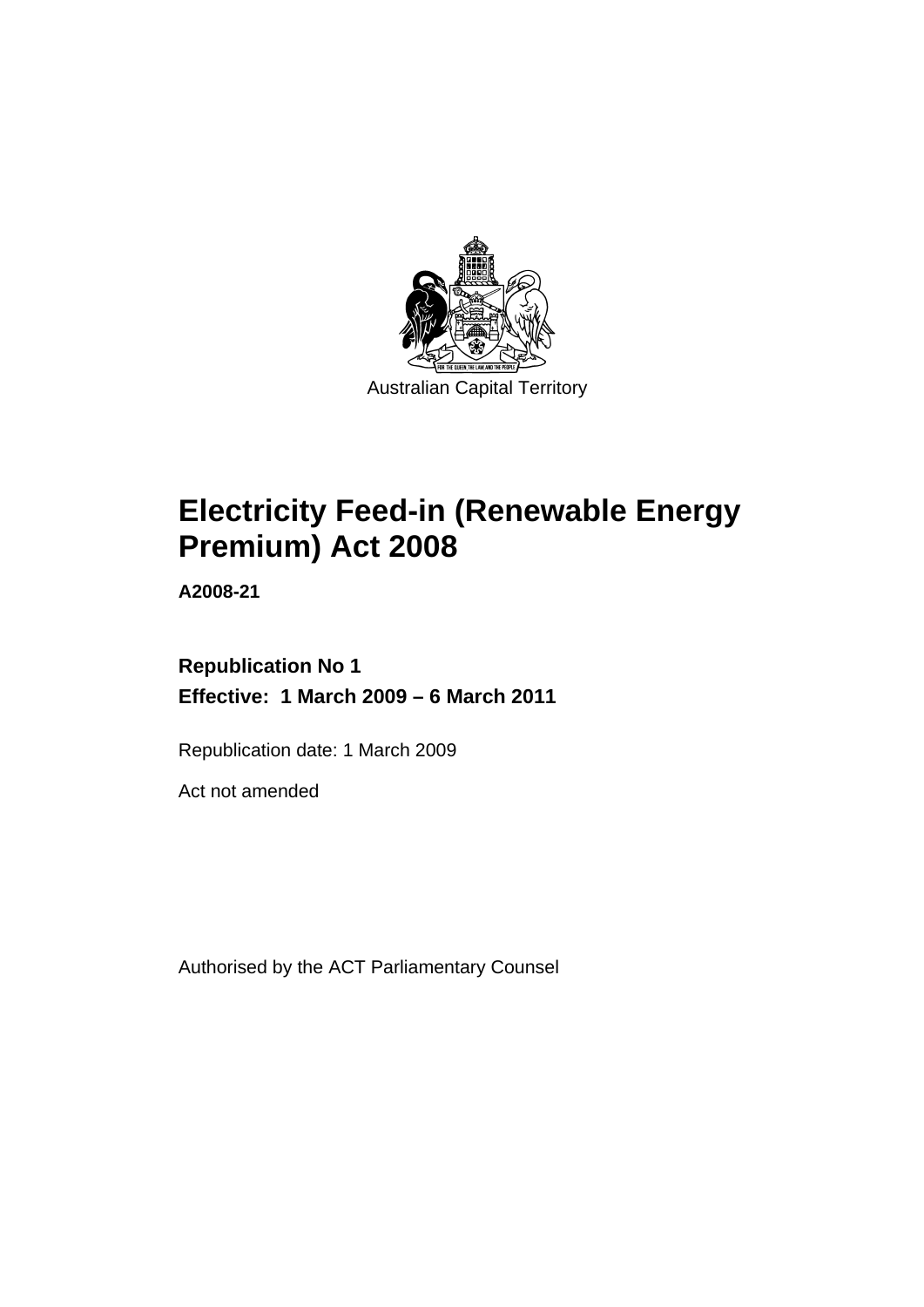#### **About this republication**

#### **The republished law**

This is a republication of the *Electricity Feed-in (Renewable Energy Premium) Act 2008* (including any amendment made under the *Legislation Act 2001*, part 11.3 (Editorial changes)) as in force on 1 March 2009*.* It also includes any amendment, repeal or expiry affecting the republished law.

The legislation history and amendment history of the republished law are set out in endnotes 3 and 4.

#### **Kinds of republications**

The Parliamentary Counsel's Office prepares 2 kinds of republications of ACT laws (see the ACT legislation register at www.legislation.act.gov.au):

- authorised republications to which the *Legislation Act 2001* applies
- unauthorised republications.

The status of this republication appears on the bottom of each page.

#### **Editorial changes**

The *Legislation Act 2001*, part 11.3 authorises the Parliamentary Counsel to make editorial amendments and other changes of a formal nature when preparing a law for republication. Editorial changes do not change the effect of the law, but have effect as if they had been made by an Act commencing on the republication date (see *Legislation Act 2001*, s 115 and s 117). The changes are made if the Parliamentary Counsel considers they are desirable to bring the law into line, or more closely into line, with current legislative drafting practice.

This republication does not include amendments made under part 11.3 (see endnote 1).

#### **Uncommenced provisions and amendments**

If a provision of the republished law has not commenced or is affected by an uncommenced amendment, the symbol  $\mathbf{U}$  appears immediately before the provision heading. The text of the uncommenced provision  $\overline{or}$  amendment appears only in the last endnote.

#### **Modifications**

If a provision of the republished law is affected by a current modification, the symbol  $\mathbf{M}$ appears immediately before the provision heading. The text of the modifying provision appears in the endnotes. For the legal status of modifications, see *Legislation Act 2001*, section 95.

#### **Penalties**

The value of a penalty unit for an offence against this republished law at the republication date is—

- (a) if the person charged is an individual—\$100; or
- (b) if the person charged is a corporation—\$500.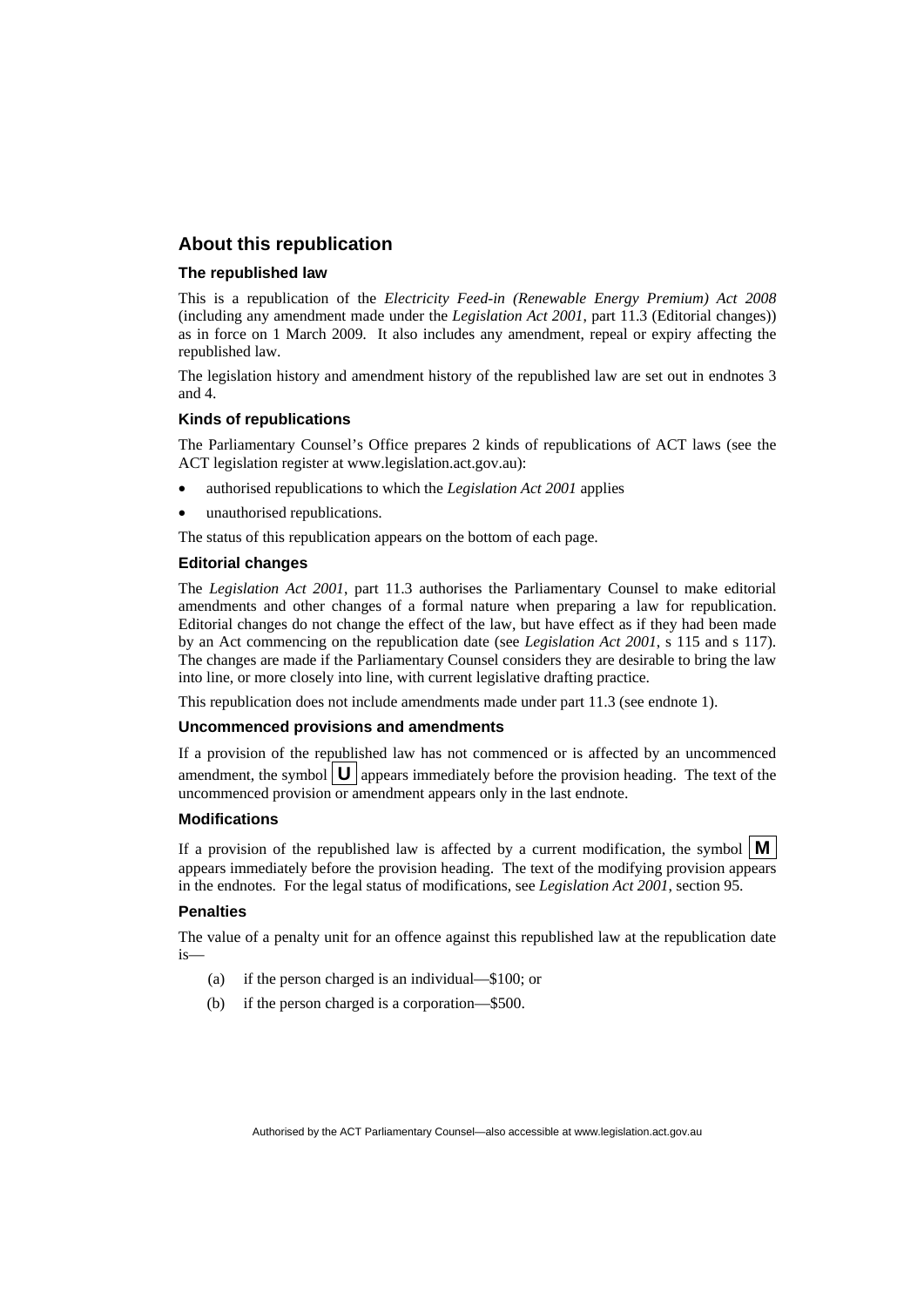

# **[Electricity Feed-in \(Renewable Energy](#page-4-0)  [Premium\) Act 2008](#page-4-0)**

# **Contents**

| Part 1                                                     | <b>Preliminary</b>                                                                      |             |
|------------------------------------------------------------|-----------------------------------------------------------------------------------------|-------------|
| Name of Act<br>1<br>3<br>Objects of Act<br>4<br>Dictionary |                                                                                         | 2<br>2<br>2 |
|                                                            |                                                                                         |             |
|                                                            | 5                                                                                       |             |
| Part 2                                                     | Renewable energy—supply to electricity<br>network                                       |             |
| 6                                                          | Feed-in from renewable energy generators to electricity network                         | 4           |
| 7<br>Utility service<br>8                                  |                                                                                         | 5           |
|                                                            | Payment for electricity from renewable energy generators                                | 5           |
| 9                                                          | Determination of percentages                                                            | 6           |
|                                                            |                                                                                         |             |
| R <sub>1</sub><br>01/03/09                                 | Electricity Feed-in (Renewable Energy Premium) Act 2008<br>Effective: 01/03/09-06/03/11 | contents 1  |

Page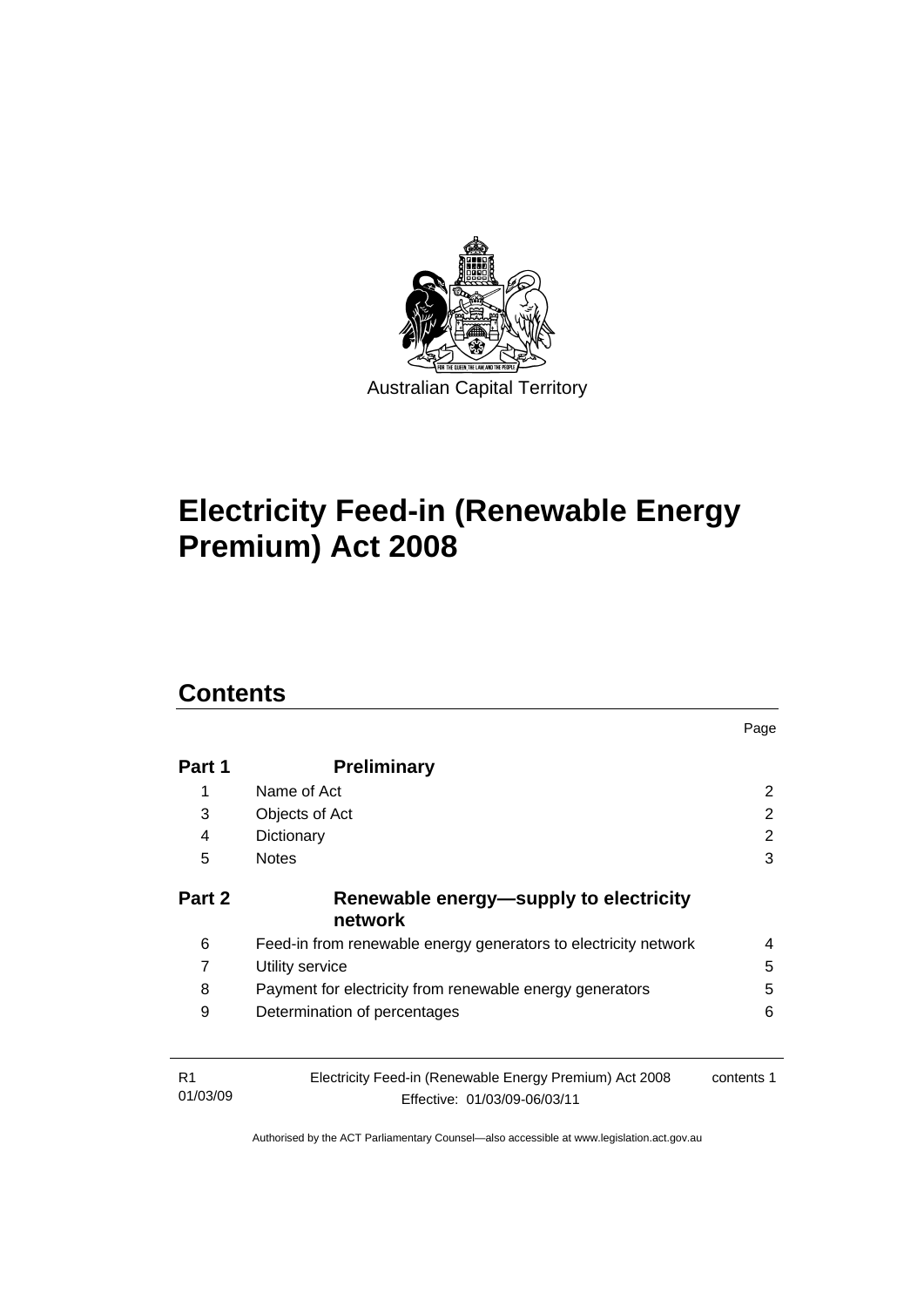#### **Contents**

| Part 3            | Renewable energy premium-determination<br>of rate | Page |
|-------------------|---------------------------------------------------|------|
| 10                | Determination of premium rate                     | 7    |
| 11                | Premium rate-20 years                             | 8    |
| Part 4            | <b>Miscellaneous</b>                              |      |
| 12                | Regulation-making power                           | 9    |
| 13                | Review of operation of Act                        | 9    |
| <b>Dictionary</b> |                                                   |      |
| <b>Endnotes</b>   |                                                   |      |
| 1                 | About the endnotes                                | 12   |
| 2                 | Abbreviation key                                  | 12   |

3 Legislation history [13](#page-16-0) 4 Amendment history [13](#page-16-0)

contents 2 Electricity Feed-in (Renewable Energy Premium) Act 2008 Effective: 01/03/09-06/03/11

R1 01/03/09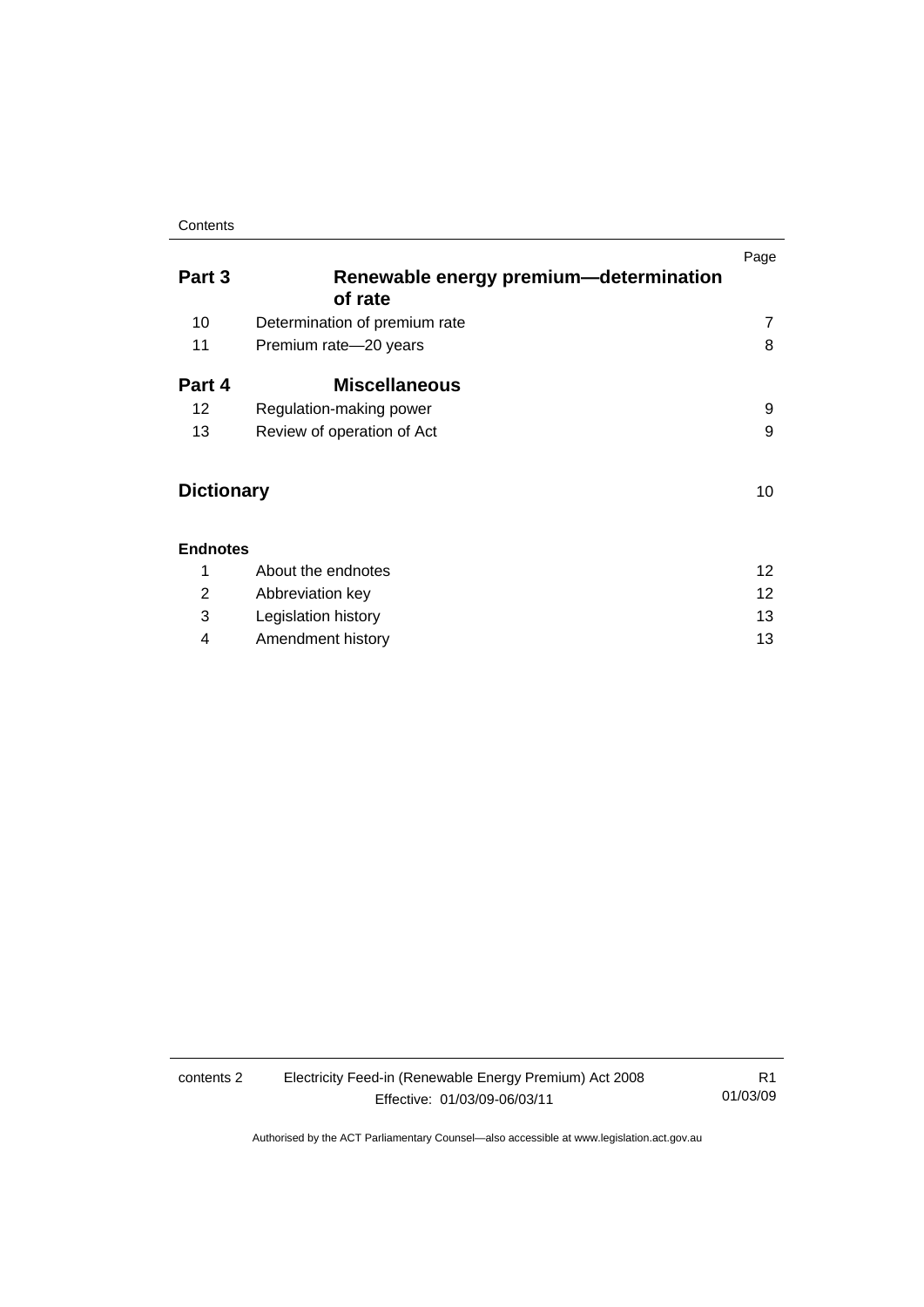<span id="page-4-0"></span>

# **Electricity Feed-in (Renewable Energy Premium) Act 2008**

An Act about the supply of electricity from solar and other renewable energy sources to electricity distributors, and for other purposes

R1 01/03/09

Ī

Electricity Feed-in (Renewable Energy Premium) Act 2008 Effective: 01/03/09-06/03/11

page 1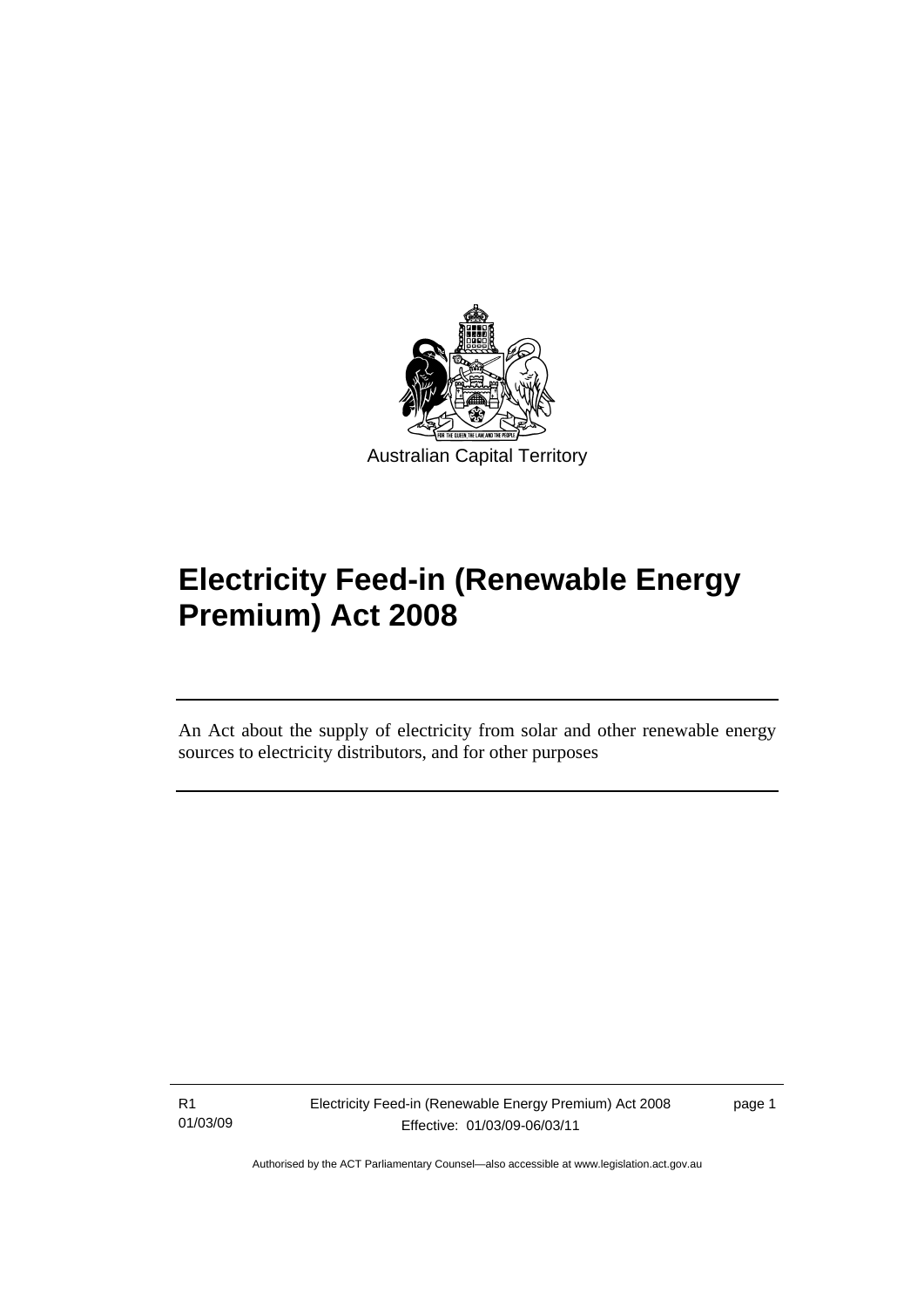#### <span id="page-5-0"></span>Part 1 **Preliminary**

Section 1

## **Part 1** Preliminary

## **1 Name of Act**

This Act is the *Electricity Feed-in (Renewable Energy Premium) Act 2008*.

## **3 Objects of Act**

The objects of this Act are to—

- (a) promote the generation of electricity from renewable energy sources; and
- (b) reduce the ACT contribution to human-induced climate change; and
- (c) diversify the ACT energy supply; and
- (d) reduce the ACT's vulnerability to long-term price volatility in relation to fossil fuels.

### **4 Dictionary**

The dictionary at the end of this Act is part of this Act.

- *Note 1* The dictionary at the end of this Act defines certain terms used in this Act, and includes references (*signpost definitions*) to other terms defined elsewhere. For example, the signpost definition '*electricity distributor*—see the *Utilities Act 2000*, dictionary.' means that the term 'electricity distributor' is defined in that dictionary and the definition applies to this Act.
- *Note 2* A definition in the dictionary (including a signpost definition) applies to the entire Act unless the definition, or another provision of the Act, provides otherwise or the contrary intention otherwise appears (see Legislation Act,  $s$  155 and  $s$  156 (1)).

R1 01/03/09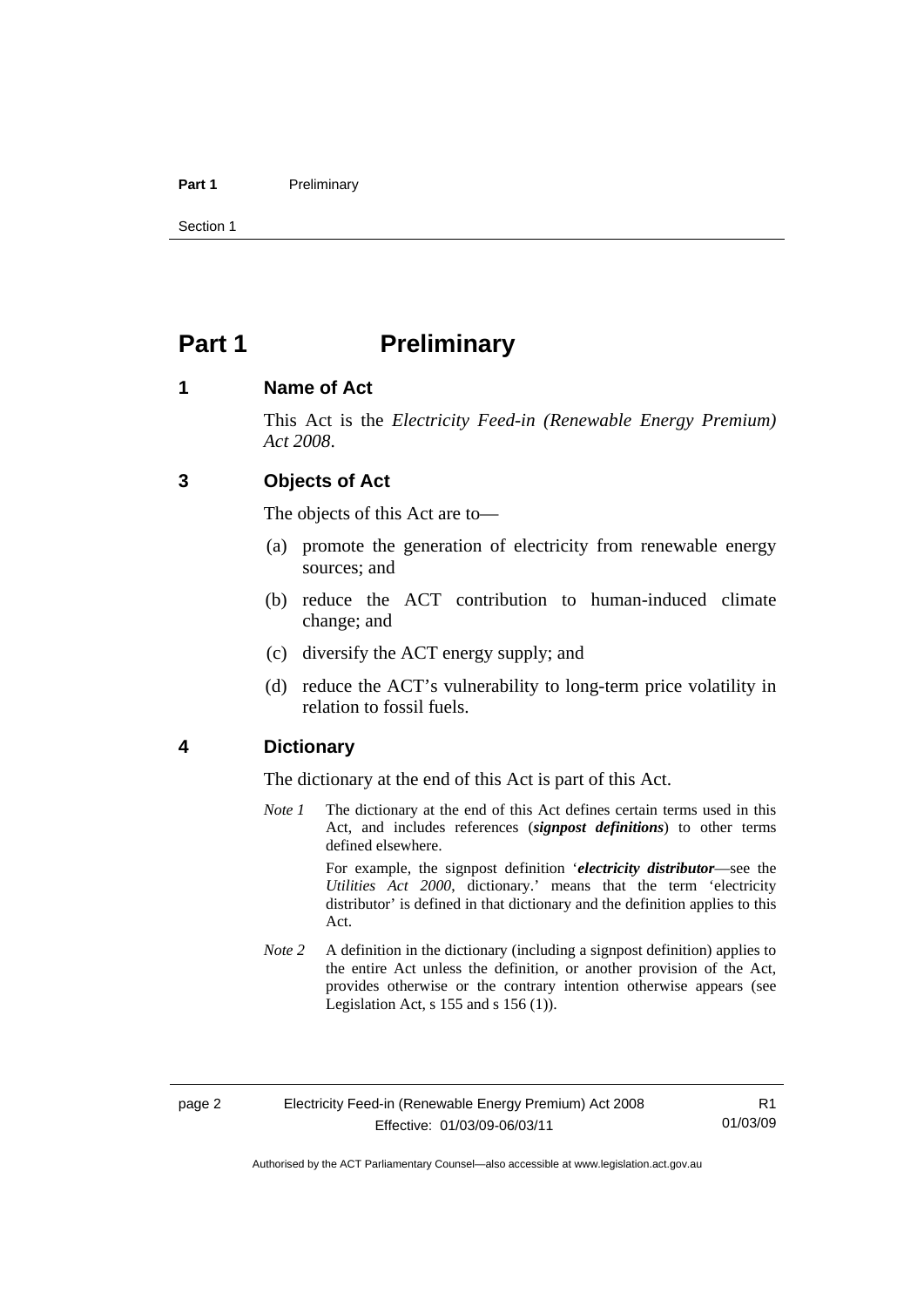## <span id="page-6-0"></span>**5 Notes**

A note included in this Act is explanatory and is not part of this Act.

*Note* See the Legislation Act, s 127 (1), (4) and (5) for the legal status of notes.

R1 01/03/09 page 3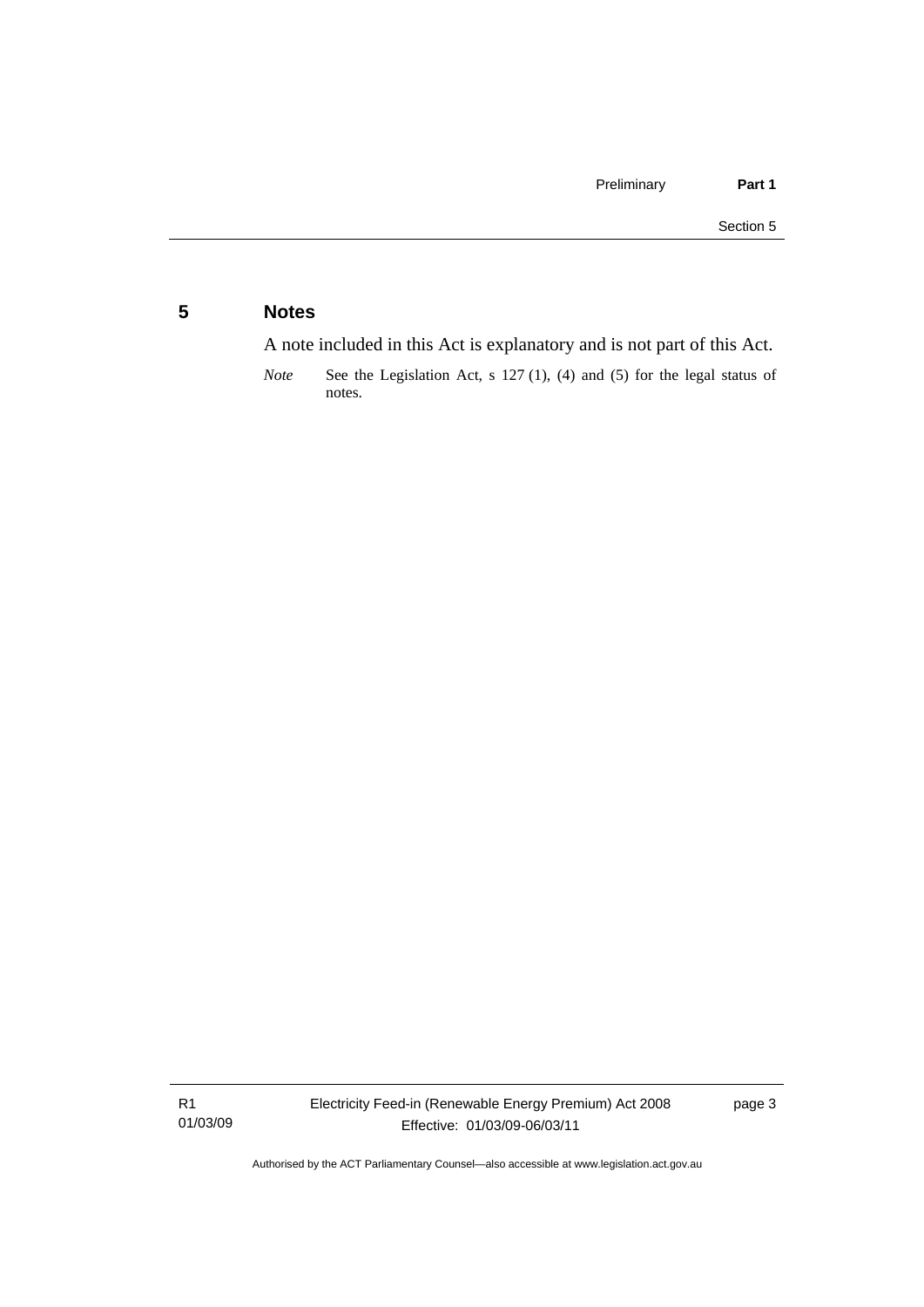<span id="page-7-0"></span>Section 6

# **Part 2 Renewable energy—supply to electricity network**

## **6 Feed-in from renewable energy generators to electricity network**

- (1) This section applies to—
	- (a) an electricity distributor licensed to distribute electricity through an electricity network; and
	- (b) an electricity supplier licensed to supply electricity from the network.
- (2) It is a condition of the distributor's licence that the distributor must, on application by the occupier of premises at which there is an NEL compliant renewable energy generator—
	- (a) connect the generator to the distributor's network to enable electricity generated by the generator to be supplied to the network; and
	- (b) reimburse the utility that is the electricity supplier to the premises the difference between—
		- (i) the amount payable under subsection (5) for electricity generated by the generator; and
		- (ii) the normal cost of that electricity; and
	- (c) pass on to the occupier any additional metering costs in relation to electricity generated by the generator.
- (3) For subsection (2), a renewable energy generator is NEL compliant if, when connected to the distributor's network, it would comply with the rules under the National Electricity (ACT) Law that apply to an embedded generation unit.

R1 01/03/09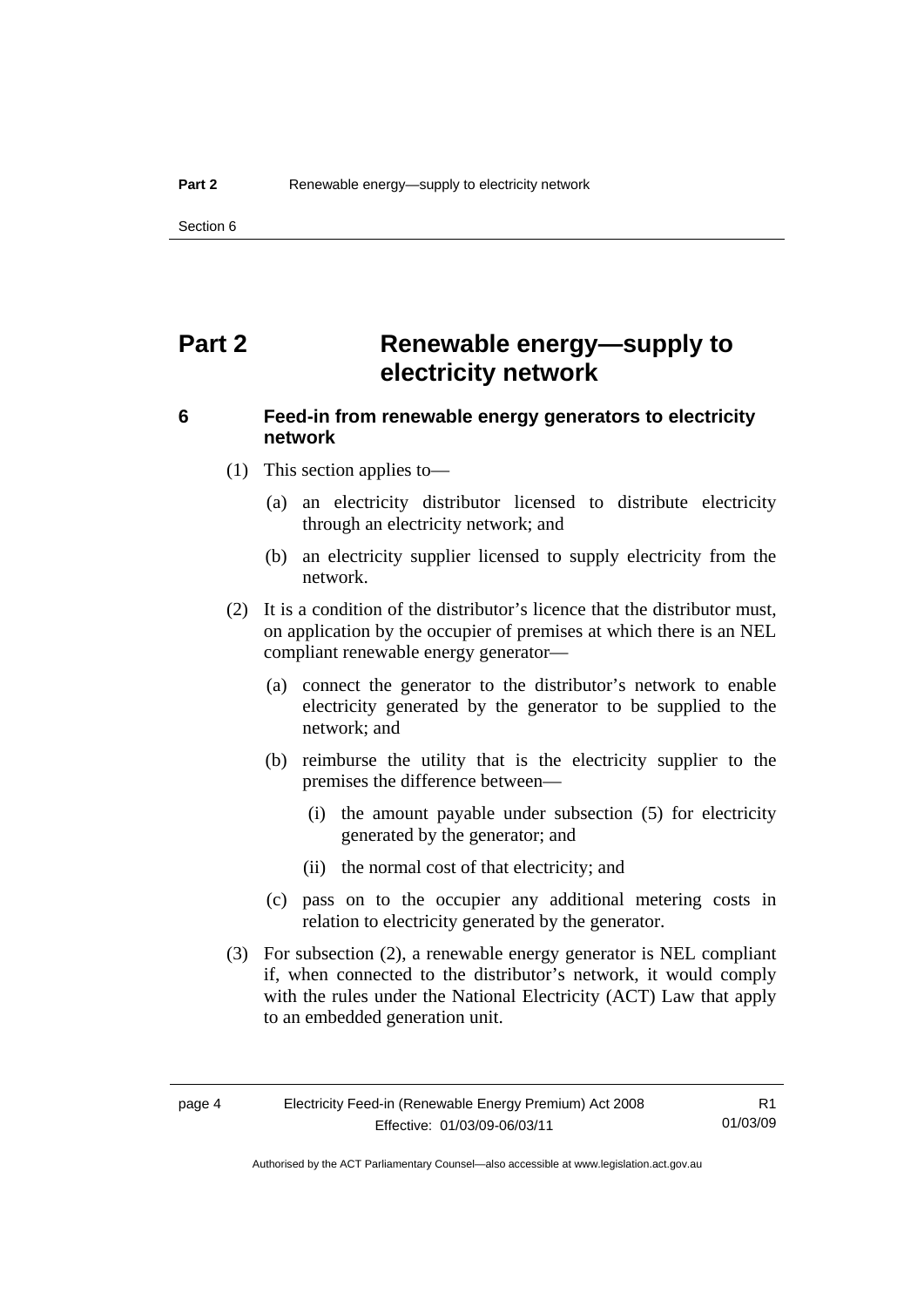- <span id="page-8-0"></span> (4) For subsection (2) (b) (ii), the normal cost of that electricity is taken to be the transition franchise tariff retail price.
- (5) For the electricity supplier mentioned in subsection (2), it is a condition of the supplier's licence that the supplier must, on application by the occupier of premises at which there is an NEL compliant renewable energy generator connected to the electricity network, pay the occupier at the applicable rate under section 8 (Payment for electricity from renewable energy generators) for the total amount of electricity generated by the generator.

## **7 Utility service**

Each of the following is a utility service for the *Utilities Act 2000*:

- (a) the action required by a distributor under section  $6(2)$ ;
- (b) the action required by a supplier under section 6 (5).

#### **8 Payment for electricity from renewable energy generators**

Payment for electricity generated by generators to which section 6 (5) applies must be at the following rate:

- (a) if the total capacity of the generators is not more than 10kWh—
	- (i) 100% of the premium rate; or
	- (ii) if another percentage is determined under section 9 for this paragraph—that percentage of the premium rate;
- (b) if the total capacity of the generators is more than 10kWh, and not more than 30kWh—
	- (i) 80% of the premium rate; or
	- (ii) if another percentage is determined under section 9 for this paragraph—that percentage of the premium rate;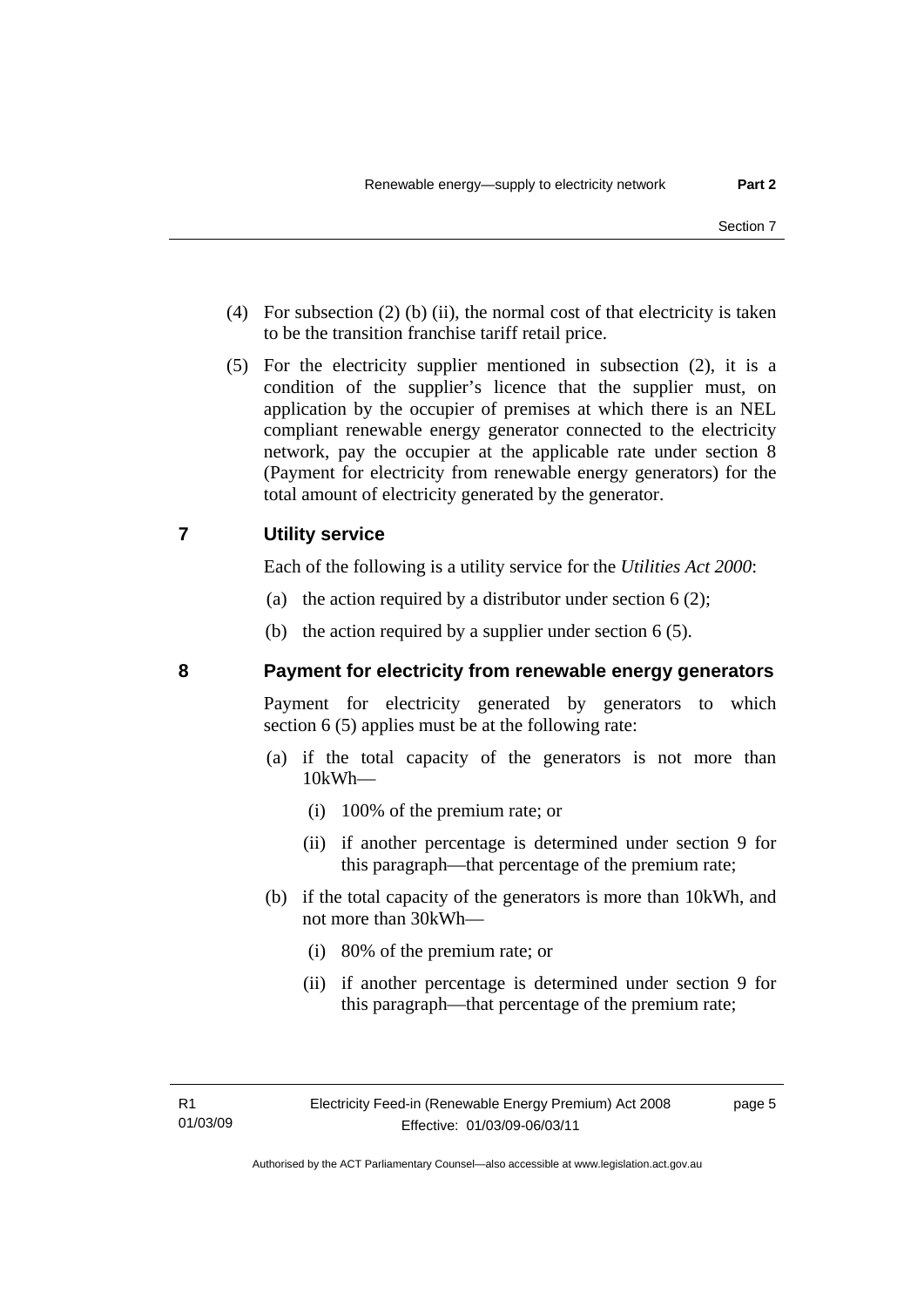- <span id="page-9-0"></span> (c) if the total capacity of the generators is more than 30kWh—
	- (i) 75% of the premium rate; or
	- (ii) if another percentage is determined under section 9 for this paragraph—that percentage of the premium rate.

#### **9 Determination of percentages**

- (1) The Minister may determine percentages for section 8 (Payment for electricity from renewable energy generators).
- (2) A determination is a disallowable instrument.
	- *Note* A disallowable instrument must be notified, and presented to the Legislative Assembly, under the Legislation Act.

page 6 Electricity Feed-in (Renewable Energy Premium) Act 2008 Effective: 01/03/09-06/03/11

R1 01/03/09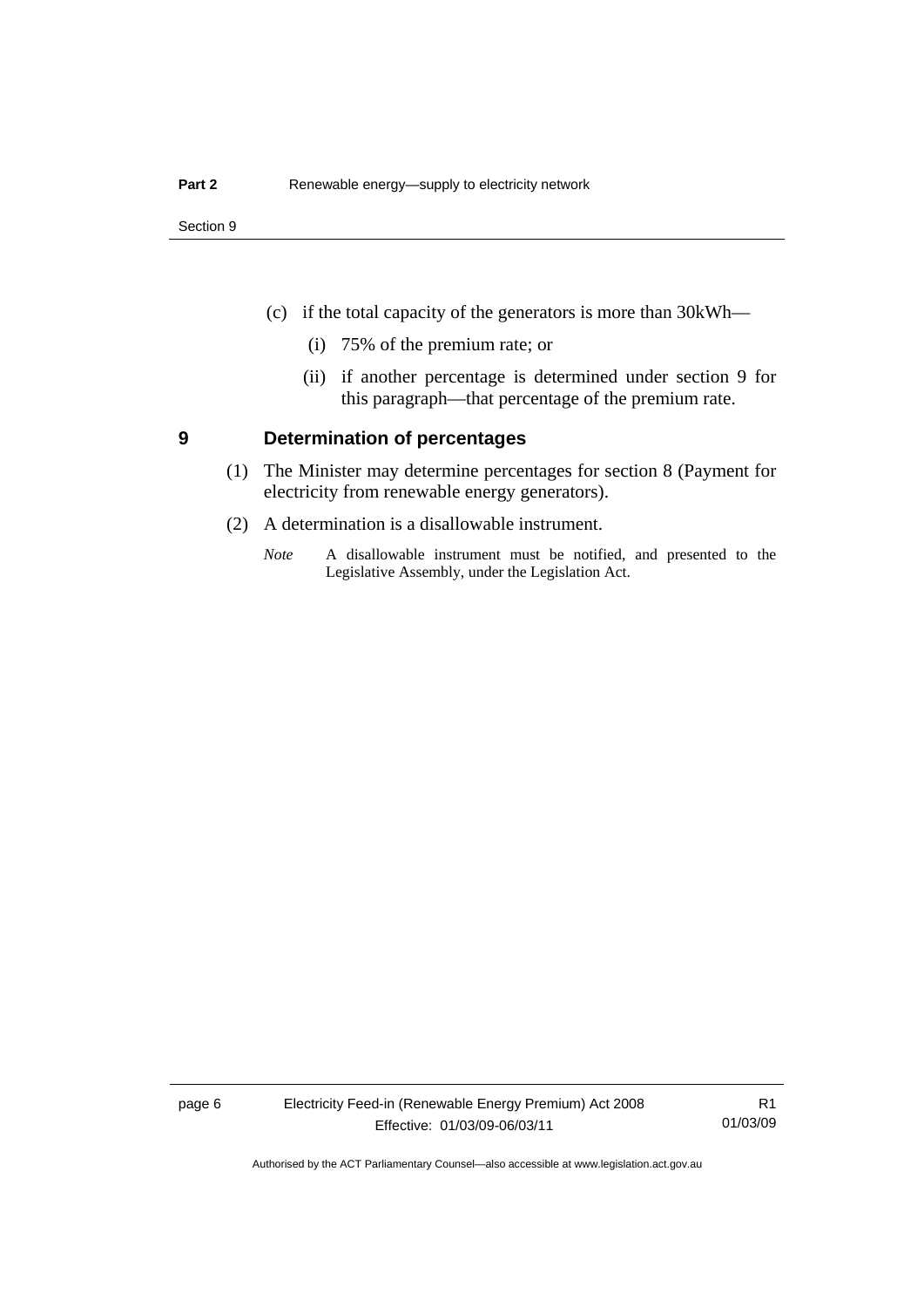# <span id="page-10-0"></span>**Part 3 Renewable energy premium determination of rate**

#### **10 Determination of premium rate**

- (1) For each financial year, the Minister must determine the premium rate for amounts payable by an electricity supplier under section 6 (Feed-in from renewable energy generators to electricity network) during the year.
- (2) A determination is a disallowable instrument.
	- *Note* A disallowable instrument must be notified, and presented to the Legislative Assembly, under the Legislation Act.
- (3) In making a determination, the Minister—
	- (a) must give priority to the following:
		- (i) the desirability of costs under this Act impacting equitably on all electricity users;
		- (ii) the need to encourage the generation of electricity from renewable sources;
		- (iii) the need to reduce emissions from greenhouse gases;
		- (iv) the need to reduce the likely effects of climate change;
		- (v) the desirability of occupiers being able to recoup investment on renewable energy generators within a reasonable time; and
	- (b) must have regard to the following:
		- (i) the amounts payable under this Act by an electricity distributor;
		- (ii) the amounts payable under this Act by an electricity supplier;

R1 01/03/09 page 7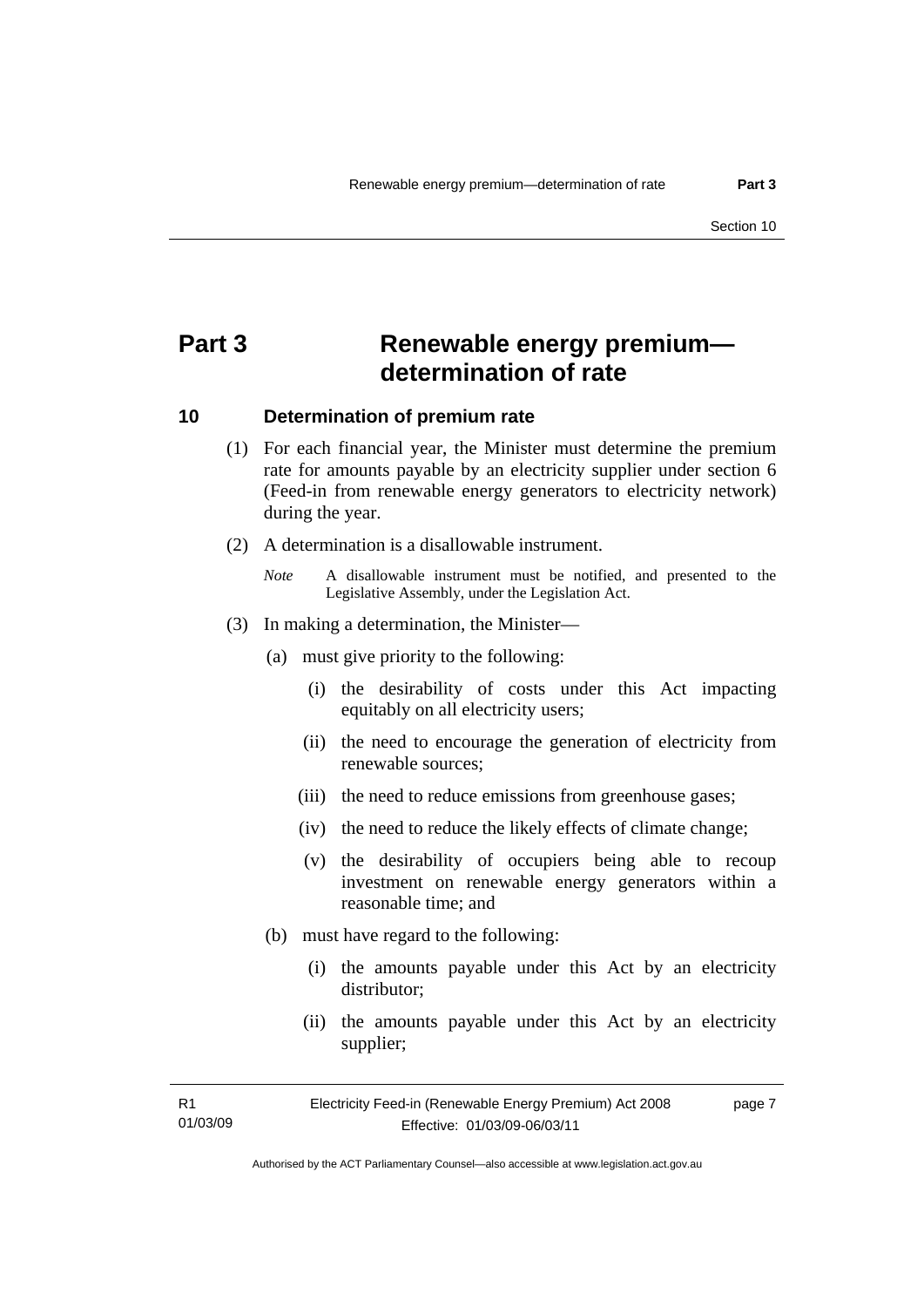- <span id="page-11-0"></span> (iii) any additional metering costs passed on to an occupier because of section 6 (2) (c);
- (iv) anything else the Minister considers relevant.
- (4) Until the Minister determines the premium rate under this section, the premium rate is 3.88 times the transition franchise tariff retail price on the day this Act commences.

#### **11 Premium rate—20 years**

- (1) The premium rate for the financial year in which a renewable energy generator is connected to a distributor's network applies, if the generator remains connected to the network, in relation to electricity generated by the generator during the 20 years after the date of the connection.
- (2) For subsection (1), a generator is taken to remain connected to the network during any temporary interruption to the connection for repair or maintenance work or relocation of the connection or generator at the same premises.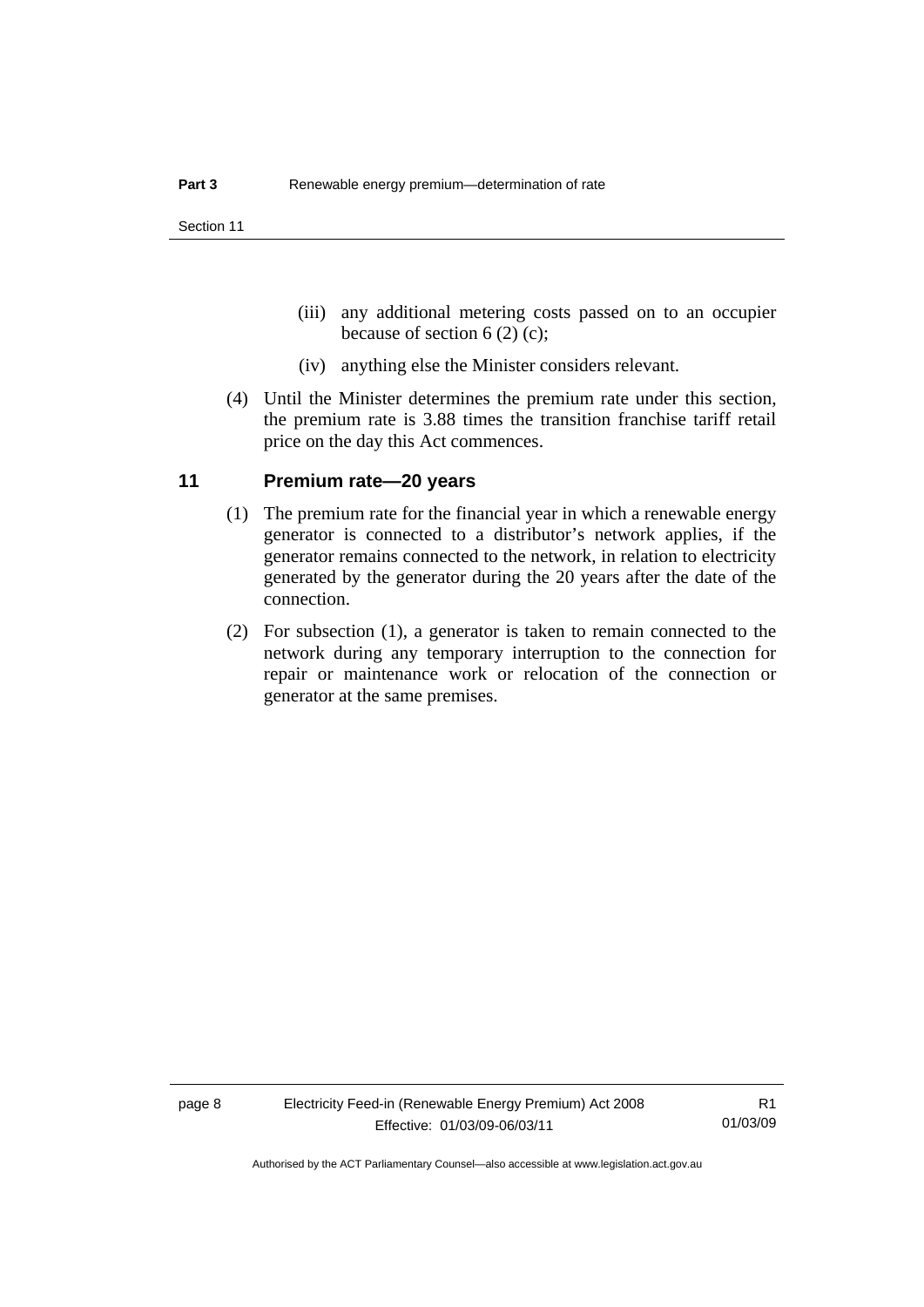## <span id="page-12-0"></span>**Part 4 Miscellaneous**

#### **12 Regulation-making power**

- (1) The Executive may make regulations for this Act.
	- *Note* **Regulations** must be notified, and presented to the Legislative Assembly, under the Legislation Act.
- (2) A regulation may make provision in relation to notices to be placed at premises where a renewable energy generator is located.
- (3) A regulation may create offences and fix maximum penalties of not more than 10 penalty units for the offences.

## **13 Review of operation of Act**

- (1) The Minister must review the operation of this Act at least once every 5 years (a *review period*) after the day this Act commences.
- (2) The review must include a consideration of the impact of costs under this Act on electricity users and, in particular, whether the impacts are equitable.
- (3) The Minister must present a copy of the report of the review for a review period to the Legislative Assembly not later than 6 months after the end of the review period.

page 9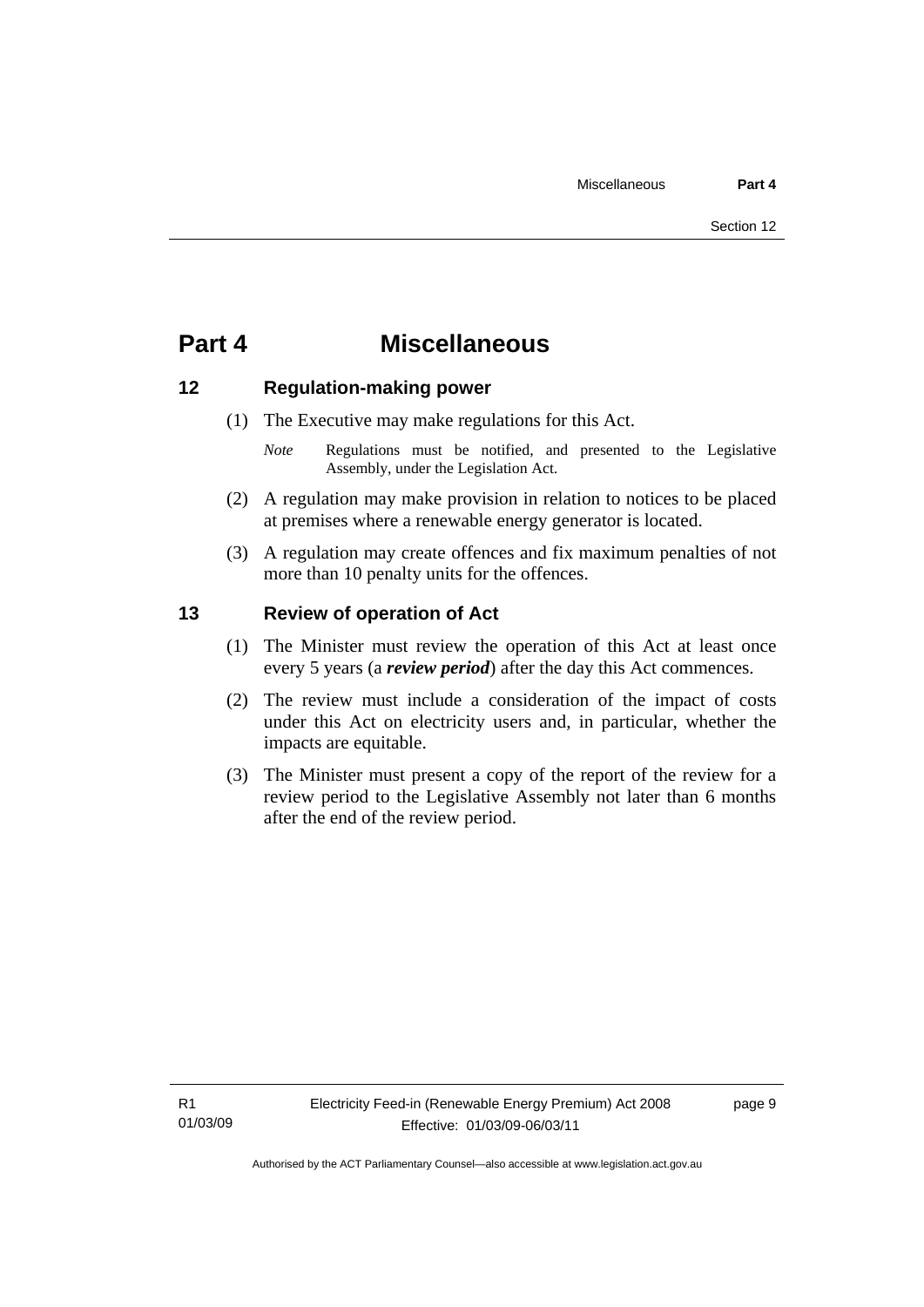# <span id="page-13-0"></span>**Dictionary**

(see  $s$  4)

*Note 1* The Legislation Act contains definitions and other provisions relevant to this Act.

*Note 2* For example, the Legislation Act, dict, pt 1, defines the following terms:

- disallowable instrument (see s 9)
- **Executive**
- Minister (see s 162)
- regulation
- under.

*additional metering costs*, in relation to electricity generated by a renewable energy generator connected to an electricity network, means metering costs associated with the electricity that are in addition to metering costs for which the distributor is responsible under the rules under the National Electricity (ACT) Law.

*customer*—see the *Utilities Act 2000*, section 17.

*electricity distributor*—see the *Utilities Act 2000*, dictionary.

*electricity network*—see the *Utilities Act 2000*, section 7.

*electricity supplier***—**see the *Utilities Act 2000*, dictionary.

*occupier*, for premises, means the retail electricity customer for the premises.

*premium rate*, for electricity supplied from a renewable energy generator to an electricity distributor's network, means the premium rate determined under section 10 for the financial year in which the generator was first connected to the network.

R1 01/03/09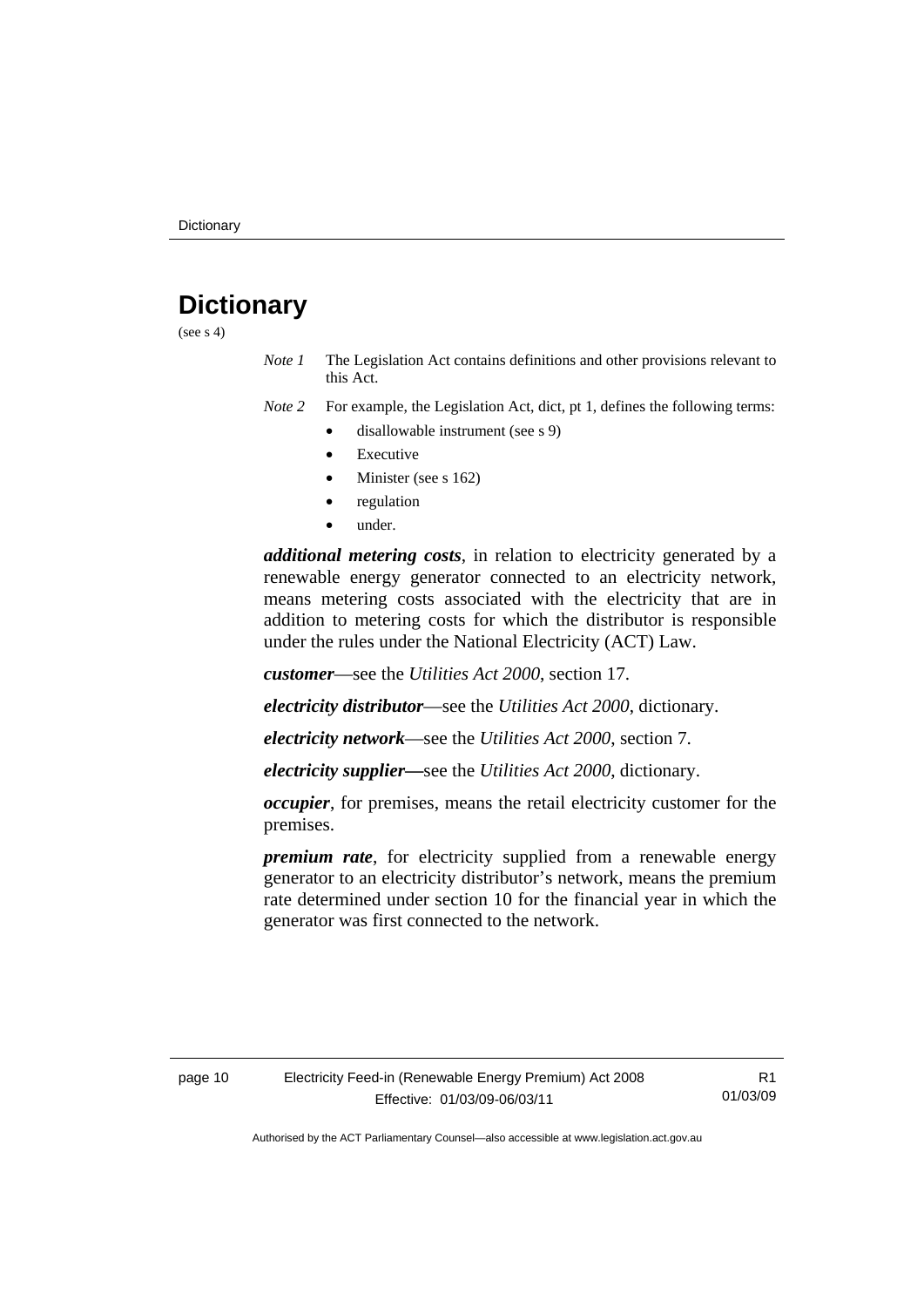*renewable energy source* means any of the following:

- (a) solar;
- (b) wind;
- (c) any other source prescribed by regulation.

*transition franchise tariff retail price*, in relation to electricity generated by a renewable energy generator connected to an electricity network at any time, means the transition franchise tariff retail price payable for electricity at that time under a price direction under the *Independent Competition and Regulatory Commission Act 1997*.

*utility***—**see the *Utilities Act 2000*, dictionary.

R1 01/03/09 page 11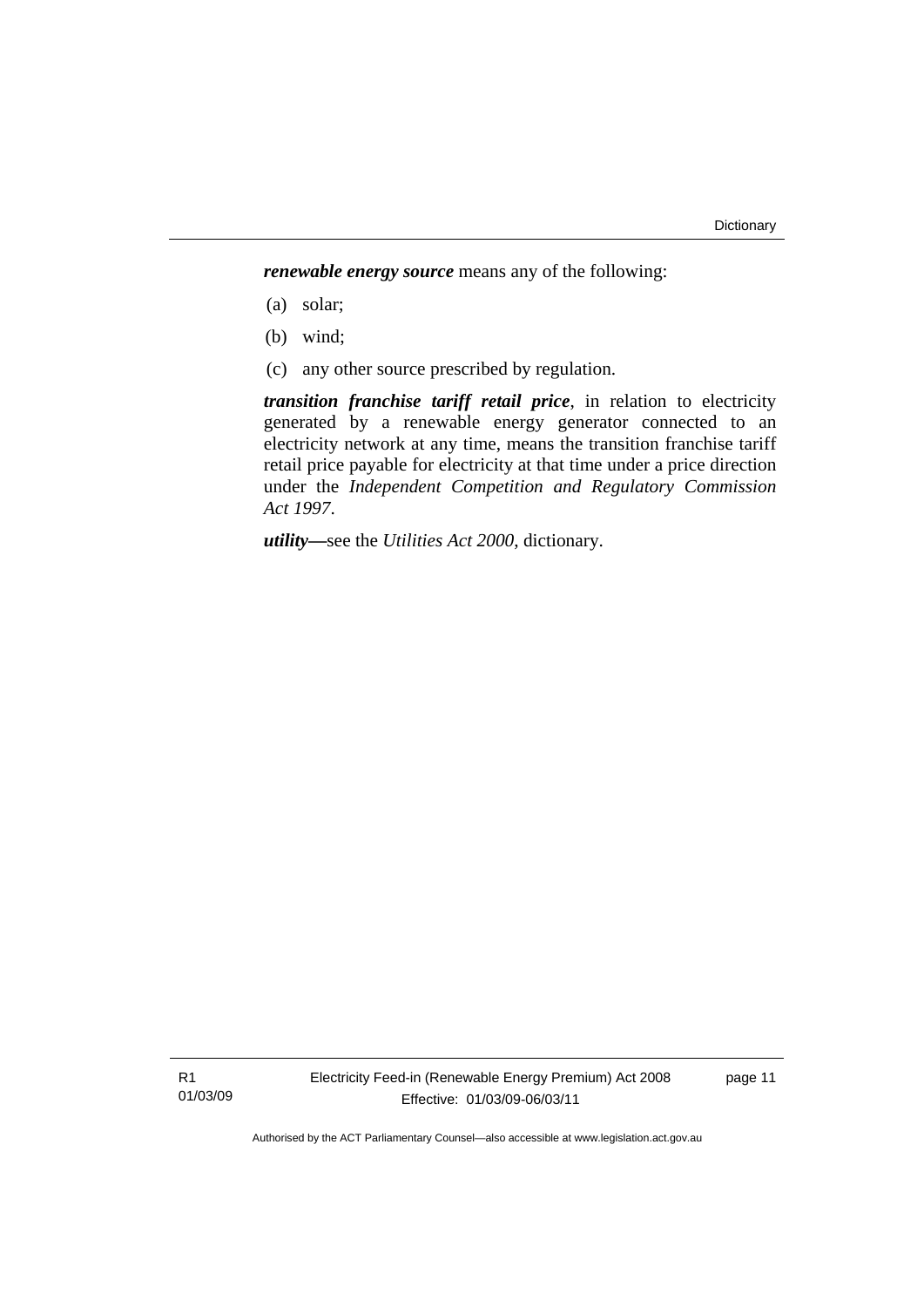#### <span id="page-15-0"></span>**Endnotes**

1 About the endnotes

## **Endnotes**

## **1 About the endnotes**

Amending and modifying laws are annotated in the legislation history and the amendment history. Current modifications are not included in the republished law but are set out in the endnotes.

Not all editorial amendments made under the *Legislation Act 2001*, part 11.3 are annotated in the amendment history. Full details of any amendments can be obtained from the Parliamentary Counsel's Office.

Uncommenced amending laws and expiries are listed in the legislation history and the amendment history. These details are underlined. Uncommenced provisions and amendments are not included in the republished law but are set out in the last endnote.

If all the provisions of the law have been renumbered, a table of renumbered provisions gives details of previous and current numbering.

The endnotes also include a table of earlier republications.

| $am = amended$                               | $ord = ordinance$                         |
|----------------------------------------------|-------------------------------------------|
| $amdt = amendment$                           | $orig = original$                         |
| $ch = chapter$                               | $par = paragraph/subparagraph$            |
| $def = definition$                           | $pres = present$                          |
| $dict = dictionary$                          | $prev = previous$                         |
| disallowed = disallowed by the Legislative   | $(\text{prev}) = \text{previously}$       |
| Assembly                                     | $pt = part$                               |
| $div = division$                             | $r = rule/subrule$                        |
| $exp = expires/expired$                      | $remum = renumbered$                      |
| $Gaz = gazette$                              | $reloc = relocated$                       |
| $hdg =$ heading                              | $R[X]$ = Republication No                 |
| $IA = Interpretation Act 1967$               | $RI = reissue$                            |
| $ins = inserted/added$                       | $s = section/subsection$                  |
| $LA =$ Legislation Act 2001                  | $sch = schedule$                          |
| $LR =$ legislation register                  | $sdiv = subdivision$                      |
| $LRA =$ Legislation (Republication) Act 1996 | $sub = substituted$                       |
| $mod = modified/modification$                | SL = Subordinate Law                      |
| $o = order$                                  | underlining = whole or part not commenced |
| $om = omitted/repealed$                      | or to be expired                          |
|                                              |                                           |

#### **2 Abbreviation key**

page 12 Electricity Feed-in (Renewable Energy Premium) Act 2008 Effective: 01/03/09-06/03/11

R1 01/03/09